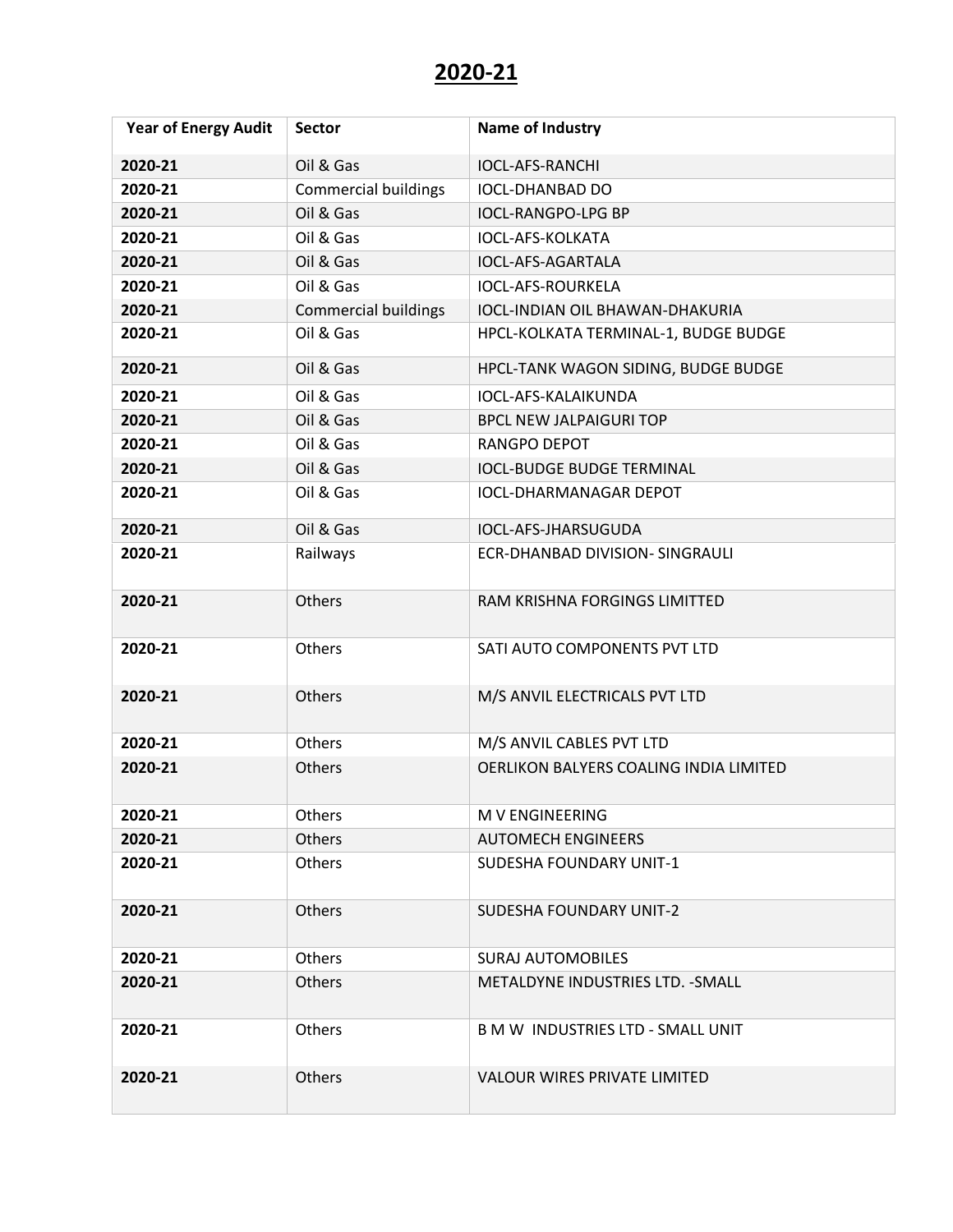| <b>Year of Energy Audit</b> | <b>Sector</b>               | <b>Name of Industry</b>                                                                |
|-----------------------------|-----------------------------|----------------------------------------------------------------------------------------|
| 2020-21                     | Others                      | SINGHBHUM TECHNOCAST PVT. LTD                                                          |
| 2020-21                     | <b>Others</b>               | <b>TATA GROWTH SHOP</b>                                                                |
| 2020-21                     | Others                      | <b>BHARATI SPONG PRIVATE LIMITRD</b>                                                   |
| 2020-21                     | Others                      | ALIJA ORGANICS FOODS PVT. LTD                                                          |
| 2020-21                     | Others                      | JAMSEDPUR OXYGEN PVT LTD                                                               |
| 2020-21                     | Others                      | <b>SWASTIKA INDUSTRIES</b>                                                             |
| 2020-21                     | Others                      | <b>BMW INDUSTRIES LTD</b>                                                              |
| 2020-21                     | Others                      | RSB TRANSMISSIONS LIMITED UNIT 2                                                       |
| 2020-21                     | Others                      | OMEGA AUTOMOTIVE PVT. LTD                                                              |
| 2020-21                     | Others                      | KYOCERA CTC PRECISION TOOLS PVT LTD                                                    |
| 2020-21                     | Others                      | SUDISHA ENTERP.-CODE-104058                                                            |
| 2020-21                     | Others                      | SUDISHA ENTERP. - 104059                                                               |
| 2020-21                     | Others                      | <b>BRAKES INDIA PVT LTD</b>                                                            |
| 2020-21                     | Others                      | <b>CTC INDIA PVT. LTD</b>                                                              |
| 2020-21                     | Others                      | OMNI AUTO LIMITED- UNIT-1                                                              |
| 2020-21                     | Others                      | <b>OMNI AUTO LIMITED- UNIT-2</b>                                                       |
| 2020-21                     | Others                      | <b>OMNI AUTO LIMITED- UNIT-3</b>                                                       |
| 2020-21                     | Others                      | <b>ASL MOTORS</b>                                                                      |
| 2020-21                     | Others                      | PRITAM AUTOMECH PVT LTD                                                                |
| 2020-21                     | Others                      | METALDYNE INDUSTRIES LTD.                                                              |
| 2020-21                     | Others                      | RANI SATI PLASTIC MFG. COMPANY                                                         |
| 2020-21                     | Oil & Gas                   | IOCL, Ernakulam Terminal                                                               |
| 2020-21                     | <b>Commercial buildings</b> | IOCL Coimbatore DO & AO                                                                |
| 2020-21                     | Others                      | Energy Management Centre, KWA Pumping Stations (7<br>nos. under Kaduthuruthy Division) |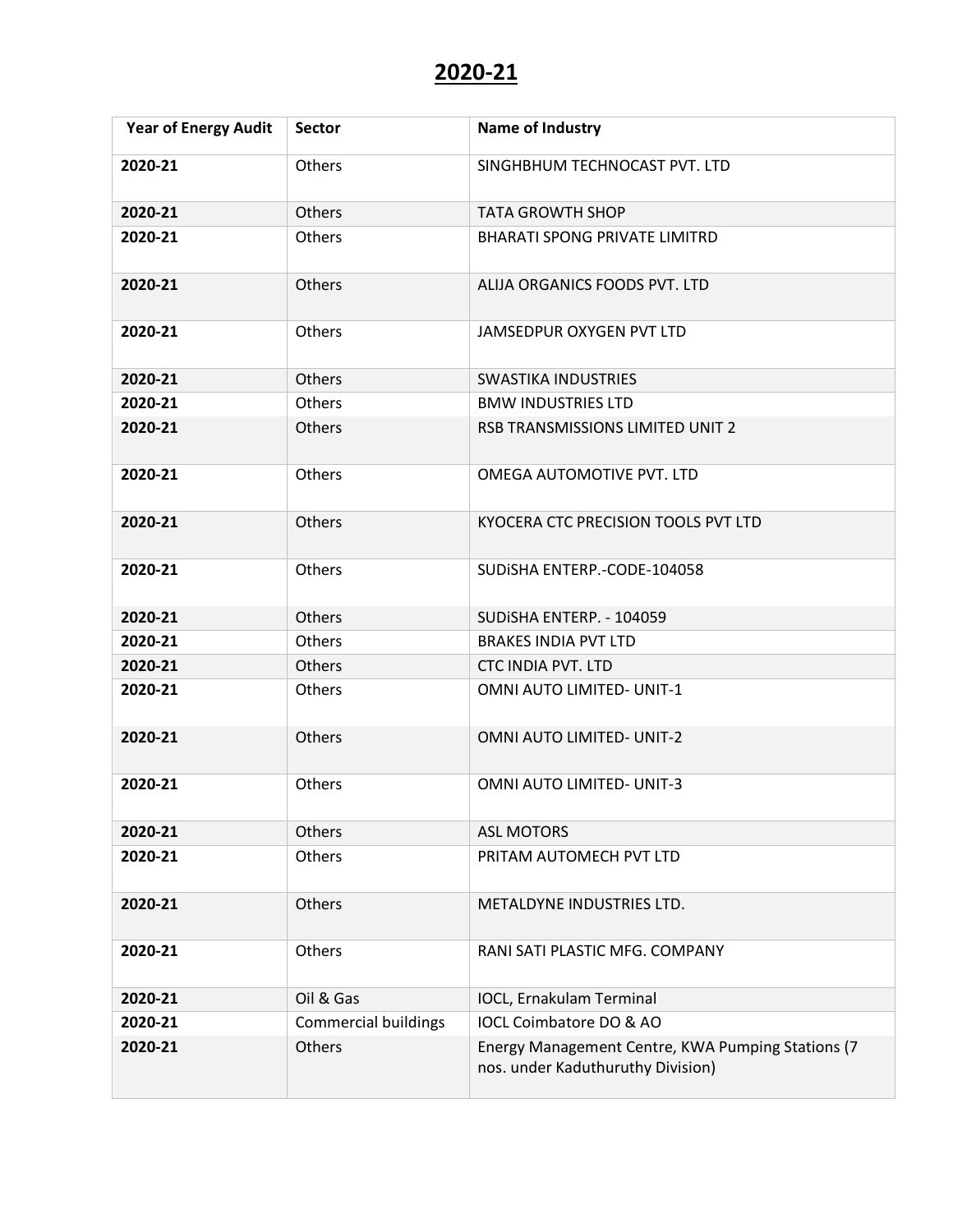| <b>Year of Energy Audit</b> | <b>Sector</b>               | <b>Name of Industry</b>                                                                                         |
|-----------------------------|-----------------------------|-----------------------------------------------------------------------------------------------------------------|
| 2020-21                     | Oil & Gas                   | <b>HPCL Visakha New Black Oil Terminal</b>                                                                      |
| 2020-21                     | Oil & Gas                   | <b>IOCL COCO at MM Nagar</b>                                                                                    |
| 2020-21                     | Oil & Gas                   | <b>IOCL COCO at Madhuranthakam</b>                                                                              |
| 2020-21                     | Oil & Gas                   | IOCL COCO at Sriperambudur                                                                                      |
| 2020-21                     | <b>Textile</b>              | Greenway Clothing Pvt Ltd., Tiruppur                                                                            |
| 2020-21                     | Others                      | Valeo India Pvt. Ltd., (L34 - Lighting system, Chennai),<br>Kancheepuram                                        |
| 2020-21                     | Others                      | L.J. International Ltd., CSEZ Unit, Cochin                                                                      |
| 2020-21                     | Oil & Gas                   | <b>IOCL Ilayangudi LPG Plant</b>                                                                                |
| 2020-21                     | Others                      | KAMCO Units at Athani, Kalamassery - Ernakulam Dist.,<br>Mala - Thrissur Dist., and Kanjikode - Palakkad Dist., |
| 2020-21                     | Oil & Gas                   | <b>BPCL Tondiarpet Lube Plant</b>                                                                               |
| 2020-21                     | Oil & Gas                   | HPCL Visakha White Oil Terminal, AP                                                                             |
| 2020-21                     | Oil & Gas                   | <b>BPCL Sankari Depot</b>                                                                                       |
| 2020-21                     | <b>Commercial buildings</b> | <b>IOCL Karnataka State Office</b>                                                                              |
| 2020-21                     | <b>Commercial buildings</b> | <b>IOCL Bangalore Area Office</b>                                                                               |
| 2020-21                     | <b>Commercial buildings</b> | <b>IOCL Mangalore Divisional Office</b>                                                                         |
| 2020-21                     | <b>Commercial buildings</b> | <b>IOCL Belgaum Divisional Office</b>                                                                           |
| 2020-21                     | Oil & Gas                   | IOCL Bottling plant, Kanagaala, Belgaum                                                                         |
| 2020-21                     | Others                      | Autokast Ltd., Alappuzha                                                                                        |
| 2020-21                     | Oil & Gas                   | <b>HPCL Anantapur LPG Bottling Plant</b>                                                                        |
| 2020-21                     | Oil & Gas                   | BPCL Chennai LPG Plant, Gummidipoondi                                                                           |
| 2020-21                     | Others                      | Indianoil Skytanking Pvt. Ltd., Chennai                                                                         |
| 2020-21                     | Oil & Gas                   | <b>IOCL LPG Bottling Plant, Erode</b>                                                                           |
| 2020-21                     | <b>Commercial buildings</b> | Antony Ice Plant, Nagapattinam                                                                                  |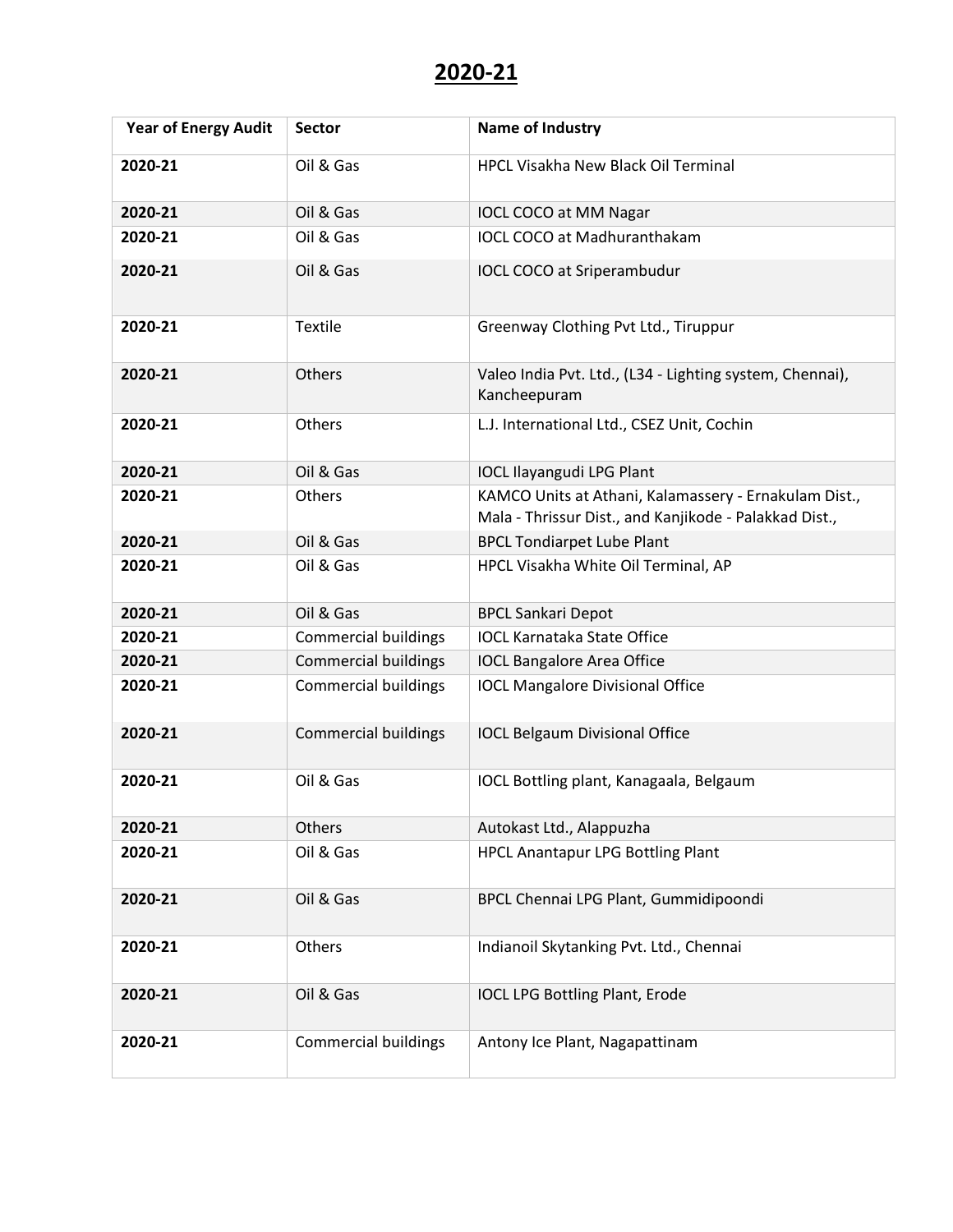| <b>Year of Energy Audit</b> | <b>Sector</b>               | <b>Name of Industry</b>                                          |
|-----------------------------|-----------------------------|------------------------------------------------------------------|
| 2020-21                     | <b>Commercial buildings</b> | East Coast Enterprises, Nagapattinam                             |
| 2020-21                     | <b>Commercial buildings</b> | Jegatheswari Ice Plant, Nagapattinam                             |
| 2020-21                     | <b>Commercial buildings</b> | Mithraa Ice Plant, Nagapattinam                                  |
| 2020-21                     | Oil & Gas                   | <b>IOCL Cherlapally Smart Terminal</b>                           |
| 2020-21                     | Oil & Gas                   | <b>IOCL Ramagundam Terminal</b>                                  |
| 2020-21                     | Others                      | R.J. Chemical, Karaikal                                          |
| 2020-21                     | Oil & Gas                   | <b>IOCL Visakhapatnam Terminal</b>                               |
| 2020-21                     | Oil & Gas                   | IOCL mayiladuthurai LPG BP                                       |
| 2020-21                     | <b>Commercial buildings</b> | <b>IOCL Servo Manor, Bangalore</b>                               |
| 2020-21                     | <b>Commercial buildings</b> | <b>IOCL Secunderabad DO</b>                                      |
| 2020-21                     | <b>Commercial buildings</b> | <b>IOCL Devangonthi LPG BP</b>                                   |
| 2020-21                     | <b>Textile</b>              | Shatkon Fabs, Dindigul under PEACE scheme                        |
| 2020-21                     | Others                      | Sri Krishna Packaging Industries, Dindigul under PEACE<br>Scheme |
| 2020-21                     | Others                      | Sri Vinayaga Containers, Dindigul under PEACE Scheme             |
| 2020-21                     | Oil & Gas                   | <b>HPCL Suryapet Terminal</b>                                    |
| 2020-21                     | Others                      | Ponni Sugars (Erode) Limited, Erode                              |
| 2020-21                     | Oil & Gas                   | <b>HPCL Hubli New IRD</b>                                        |
| 2020-21                     | Railways                    | Chennai Division Electrical 100 KW MAS                           |
| 2020-21                     | Railways                    | Chennai Division Electrical 100 KW KPD                           |
| 2020-21                     | Railways                    | Chennai Division Electrical 100 KW AJJ,                          |
| 2020-21                     | Railways                    | Chennai Division Electrical 100 KW<br><b>CGL</b>                 |
| 2020-21                     | Railways                    | Chennai Division Electrical 100 KW TBM                           |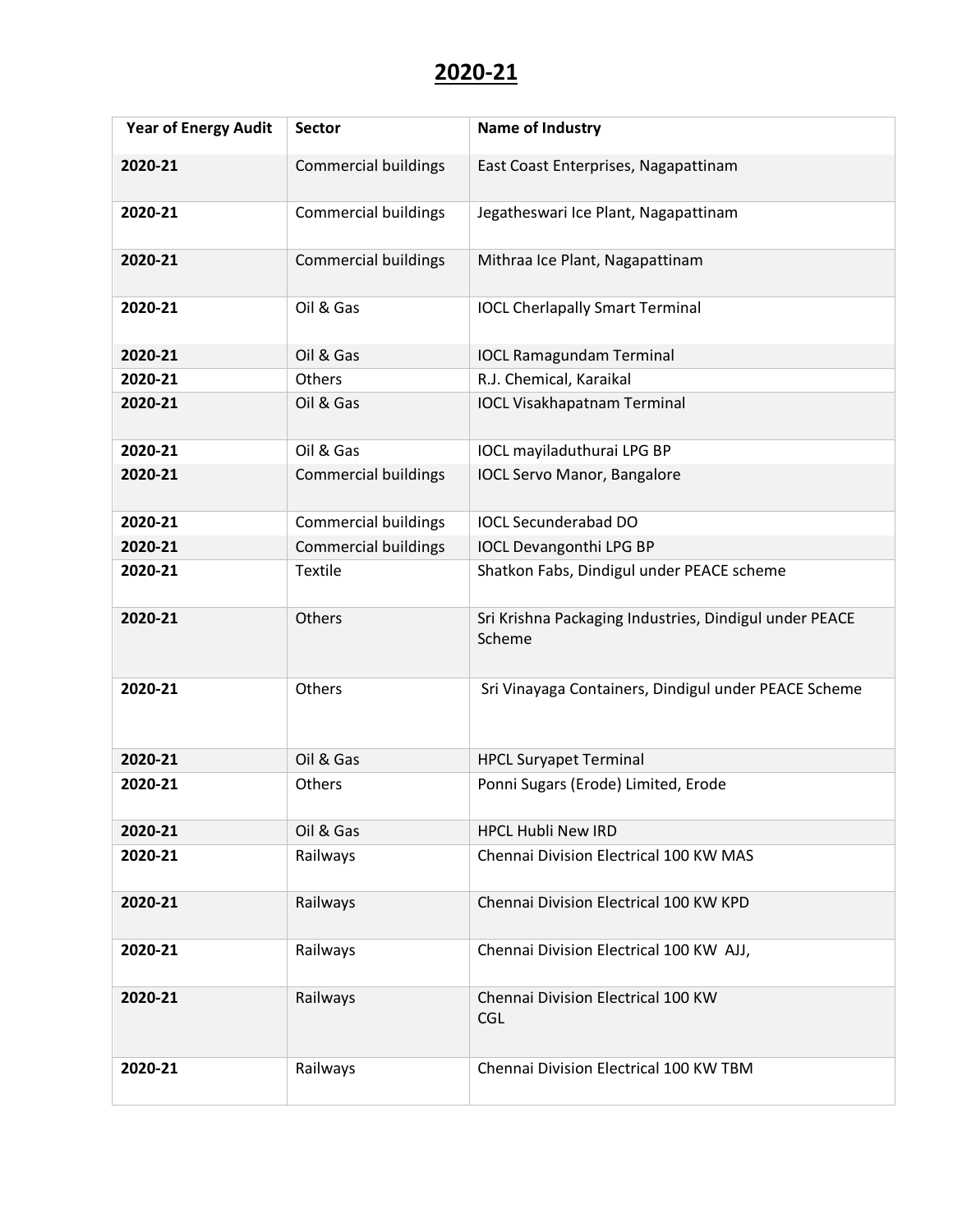| <b>Year of Energy Audit</b> | <b>Sector</b>               | Name of Industry                                                  |
|-----------------------------|-----------------------------|-------------------------------------------------------------------|
| 2020-21                     | Oil & Gas                   | <b>HPCL Hassan Terminal</b>                                       |
| 2020-21                     | Others                      | Lixil India Sanitary Ware Pvt. Ltd., West Godavari                |
| 2020-21                     | Oil & Gas                   | <b>IOCL LPG BP Ennore</b>                                         |
| 2020-21                     | Oil & Gas                   | <b>HPCL Gulbarga New IRD</b>                                      |
| 2020-21                     | Oil & Gas                   | HPCL, Kondapalli Terminal                                         |
| 2020-21                     | Oil & Gas                   | <b>IOCL Feroke Depot Kozhikode</b>                                |
| 2020-21                     | Oil & Gas                   | <b>IOCL Tondiarpet Terminal Chennai</b>                           |
| 2020-21                     | Oil & Gas                   | <b>IOCL Ramagundam Depot</b>                                      |
| 2020-21                     | Oil & Gas                   | IOCL, Cherlapally Terminal, Telangana                             |
| 2020-21                     | Oil & Gas                   | <b>HPCL Unnao LPG</b>                                             |
| 2020-21                     | Oil & Gas                   | OIDB Noida                                                        |
| 2020-21                     | Oil & Gas                   | HPCL Delhi Terminal Tikri Kalan                                   |
| 2020-21                     | Oil & Gas                   | <b>IOCL Una Terminal</b>                                          |
| 2020-21                     | Chemicals                   | iLife Medical Devices Pvt Ltd, Sonipat                            |
| 2020-21                     | <b>Commercial Buildings</b> | SCOPE Complex, Lodhi Road                                         |
| 2020-21                     | Food & Beverage             | <b>IOCL Client SS Foods</b>                                       |
| 2020-21                     | <b>Commercial buildings</b> | <b>IOCL Panipat Marketing Complex</b>                             |
| 2020-21                     | Oil & Gas                   | <b>IOCL Bitument Plant, Panipat</b>                               |
| 2020-21                     | <b>Commercial buildings</b> | UP Metro Rail Corporation Limited (Sachivalaya Metro<br>Station)  |
| 2020-21                     | <b>Commercial buildings</b> | UP Metro Rail Corporation Limited (Charbagh Metro<br>Station)     |
| 2020-21                     | <b>Commercial buildings</b> | UP Metro Rail Corporation Limited (Hazratganj Metro<br>Station)   |
| 2020-21                     | <b>Commercial buildings</b> | UP Metro Rail Corporation Limited (Munshi Pulia Metro<br>Station) |
| 2020-21                     | <b>Commercial buildings</b> | UP Metro Rail Corporation Limited (Transport Nagar<br>Depot]      |
| 2020-21                     | Oil & Gas                   | <b>IOCL UPSO-1 Lucknow</b>                                        |
| 2020-21                     | Oil & Gas                   | <b>IOCL Kanpur DO</b>                                             |
| 2020-21                     | Oil & Gas                   | IOCL UPSO-1, Allahabad DO/AO                                      |
| 2020-21                     | Oil & Gas                   | IOCL UPSO-1, Gorakhpur DO/AO                                      |
| 2020-21                     | Oil & Gas                   | IOCL UPSO-1, Lucknow DO/AO                                        |
| 2020-21                     | Oil & Gas                   | IOCL UPSO-1, Varanasi DO                                          |
| 2020-21                     | <b>Commercial buildings</b> | Region-I, Garhwal, Nagar Nigam, Rishikesh                         |
| 2020-21                     | <b>Commercial buildings</b> | Region-I, Garhwal, Nagar Palika Parishad, Mussoriee               |
| 2020-21                     | <b>Commercial buildings</b> | Region-I, Garhwal, Nagar Palika, Rudraprayag                      |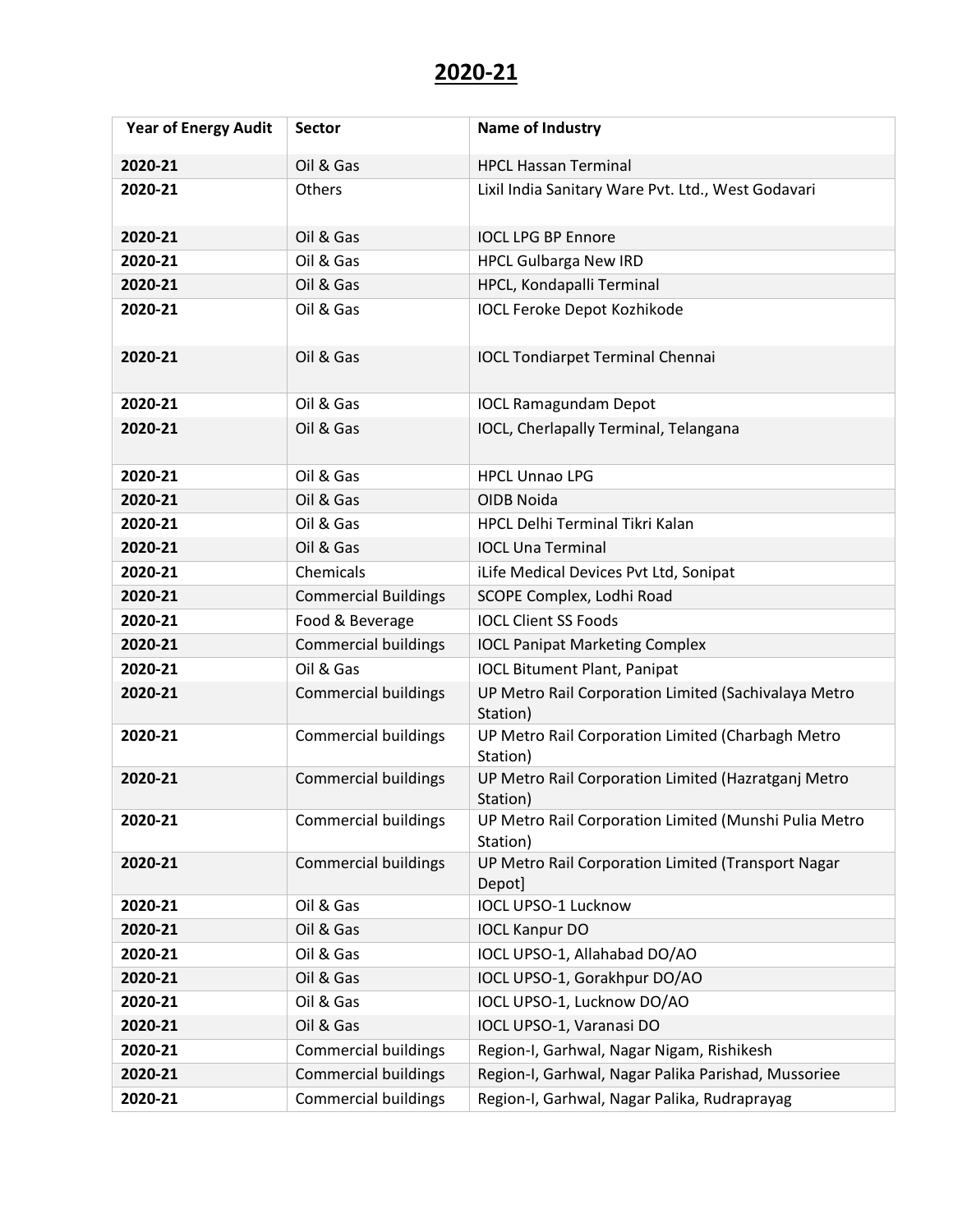| <b>Year of Energy Audit</b> | <b>Sector</b>               | <b>Name of Industry</b>                                          |
|-----------------------------|-----------------------------|------------------------------------------------------------------|
| 2020-21                     | <b>Commercial buildings</b> | Region-I, Garhwal, Nagar Palika Office, Gopeshwar                |
| 2020-21                     | <b>Commercial buildings</b> | Region-I, Garhwal, Nagar Palika Parishad, Pauri                  |
| 2020-21                     | <b>Commercial buildings</b> | Region-I, Garhwal, Nagar Nigam, Kotdwar                          |
| 2020-21                     | <b>Commercial buildings</b> | Region-I, Garhwal, Nagar Palika Parishad, Srinagar               |
| 2020-21                     | <b>Commercial buildings</b> | Region-I, Garhwal, Nagar Palika Parishad, Uttarkashi             |
| 2020-21                     | <b>Commercial buildings</b> | Region-I, Garhwal, Nagar Palika Parishad, Tehri                  |
| 2020-21                     | <b>Commercial buildings</b> | Region-I, Garhwal, Nagar Palika Parishad, Narendar Nagar         |
| 2020-21                     | <b>Commercial buildings</b> | Region-I, Garhwal, Nagar Palika Parishad, Muni Ki Reti           |
| 2020-21                     | Textile                     | Gap International Sourcing (India) Pvt Ltd., Saket, New<br>Delhi |
| 2020-21                     | Oil & Gas                   | <b>IOCL Jalandhar DO-AO</b>                                      |
| 2020-21                     | Oil & Gas                   | <b>IOCL Jammu DO</b>                                             |
| 2020-21                     | Oil & Gas                   | <b>IOCL Chandigarh AO</b>                                        |
| 2020-21                     | Oil & Gas                   | <b>IOCL PSO Office Chandigarh</b>                                |
| 2020-21                     | Oil & Gas                   | <b>IOCL Jhansi Depot</b>                                         |
| 2020-21                     | Oil & Gas                   | <b>IOCL Moradabad DO</b>                                         |
| 2020-21                     | Oil & Gas                   | <b>IOCL Ajmer DO</b>                                             |
| 2020-21                     | Oil & Gas                   | <b>IOCL Jodhpur DO</b>                                           |
| 2020-21                     | Oil & Gas                   | <b>IOCL Udaipur DO</b>                                           |
| 2020-21                     | Oil & Gas                   | <b>IOCL Hindan AFS</b>                                           |
| 2020-21                     | Oil & Gas                   | <b>IOCL Hissar DO</b>                                            |
| 2020-21                     | Oil & Gas                   | Superlite Jointings Hapur                                        |
| 2020-21                     | Oil & Gas                   | <b>IOCL Una LPG</b>                                              |
| 2020-21                     | Oil & Gas                   | <b>IOCL Sangrur DO</b>                                           |
| 2020-21                     | Oil & Gas                   | <b>IOCL Haldwani LPG</b>                                         |
| 2020-21                     | Oil & Gas                   | <b>IOCL Roorkee TOP</b>                                          |
| 2020-21                     | Oil & Gas                   | Indian Oil Corporation Ltd WRPL Vadinar                          |
| 2020-21                     | Oil & Gas                   | <b>ONGC-Estern Sector Ahmedabad</b>                              |
| 2020-21                     | Railways                    | <b>Manmad Railway Station</b>                                    |
| 2020-21                     | Others                      | MOIL Munsar Mine, MOIL, Ramtek                                   |
| 2020-21                     | Oil & Gas                   | <b>BPCL Manmad Terminal</b>                                      |
| 2020-21                     | Oil & Gas                   | <b>ONGC-Western Sector Ahmedabad</b>                             |
| 2020-21                     | Oil & Gas                   | <b>IOCL LPG BP Raipur</b>                                        |
| 2020-21                     | Oil & Gas                   | <b>IOCL WR/MPSO</b>                                              |
| 2020-21                     | Oil & Gas                   | <b>IOCL Guna LPG BP</b>                                          |
| 2020-21                     | Others                      | MOIL Kandri Mine, MOIL, Ramtek                                   |
| 2020-21                     | Others                      | MOIL Beldongri Mine, MOIL                                        |
| 2020-21                     | Oil & Gas                   | <b>IOCL Loni Terminal</b>                                        |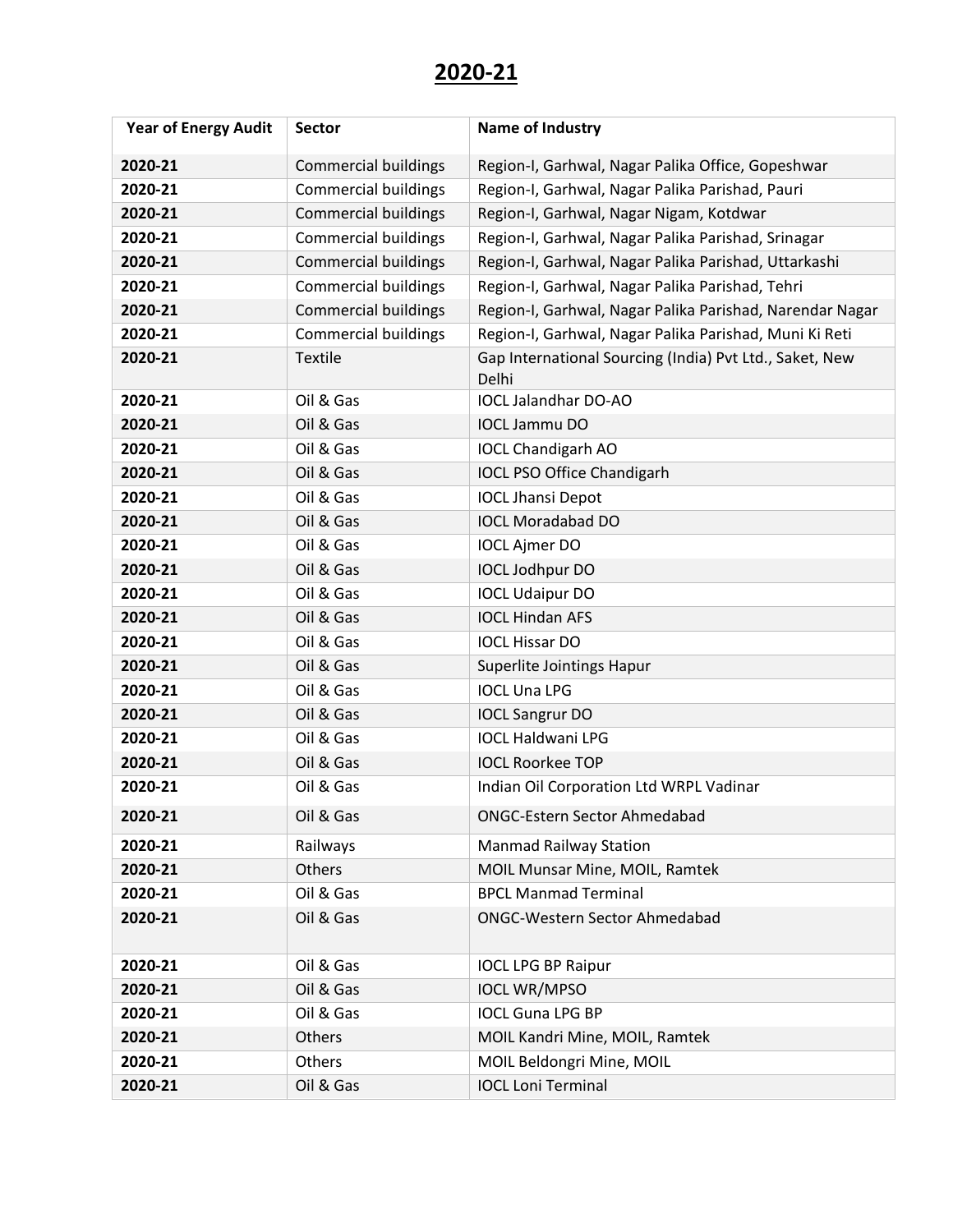| <b>Year of Energy Audit</b> | <b>Sector</b> | <b>Name of Industry</b>                      |
|-----------------------------|---------------|----------------------------------------------|
| 2020-21                     | Others        | MOIL Tirodi Mine, MOIL, Ramtek               |
| 2020-21                     | Others        | Konkan Railway Ratnagiri                     |
| 2020-21                     | Oil & Gas     | <b>IOCL Rajkot Depot</b>                     |
| 2020-21                     | Oil & Gas     | <b>IOCL Raipur DO/AO</b>                     |
| 2020-21                     | Oil & Gas     | IOCL MPSO/Bhopal DO                          |
| 2020-21                     | Others        | Ravi Packaging, Amravati                     |
| 2020-21                     | Oil & Gas     | <b>IOCL Bhopal AO</b>                        |
| 2020-21                     | Oil & Gas     | <b>IOCL Jayant Depot</b>                     |
| 2020-21                     | Oil & Gas     | HPCL Chandrapur LPG BP Nagpur                |
| 2020-21                     | Others        | Paturkar Plastic Industries Amravati         |
| 2020-21                     | Oil & Gas     | <b>IOCL Korba Terminal</b>                   |
| 2020-21                     | Oil & Gas     | <b>HPCL HPNE Chembur</b>                     |
| 2020-21                     | Oil & Gas     | <b>HPCL Loni Terminal</b>                    |
| 2020-21                     | Oil & Gas     | <b>IOCL Loni Terminal Pune- Thermography</b> |
| 2020-21                     | Oil & Gas     | <b>IOCL Gwalior Depot</b>                    |
| 2020-21                     | Oil & Gas     | <b>IOCL Bhopal AFS</b>                       |
| 2020-21                     | Oil & Gas     | <b>IOCL Jabalpur Depot</b>                   |
| 2020-21                     | Others        | Mittal Industries Amravati                   |
| 2020-21                     | Oil & Gas     | <b>IOCL Kandla LPG Import Plant</b>          |
| 2020-21                     | Oil & Gas     | MNGL Chikhali CNG                            |
| 2020-21                     | Oil & Gas     | <b>MNGL Sarhaan Petroleum</b>                |
| 2020-21                     | Oil & Gas     | MNGL Samruddhi CNG                           |
| 2020-21                     | Oil & Gas     | MNGL Lonkar CNG Mundhwa                      |
| 2020-21                     | Oil & Gas     | MNGL Gaikwad CNG Mundhwa                     |
| 2020-21                     | Oil & Gas     | MNGL Chaudhary CNG Wajre                     |
| 2020-21                     | Oil & Gas     | <b>MNGL SK Enterprise</b>                    |
| 2020-21                     | Oil & Gas     | <b>MNGL Goodwill Enterprise</b>              |
| 2020-21                     | Oil & Gas     | MNGL Deshmukh Petroleum                      |
| 2020-21                     | Oil & Gas     | MNGL S Square CNG Dhanakawadi                |
| 2020-21                     | Oil & Gas     | MNGL Sehgal Auto Bavdhan                     |
| 2020-21                     | Oil & Gas     | <b>MNGL Pashan</b>                           |